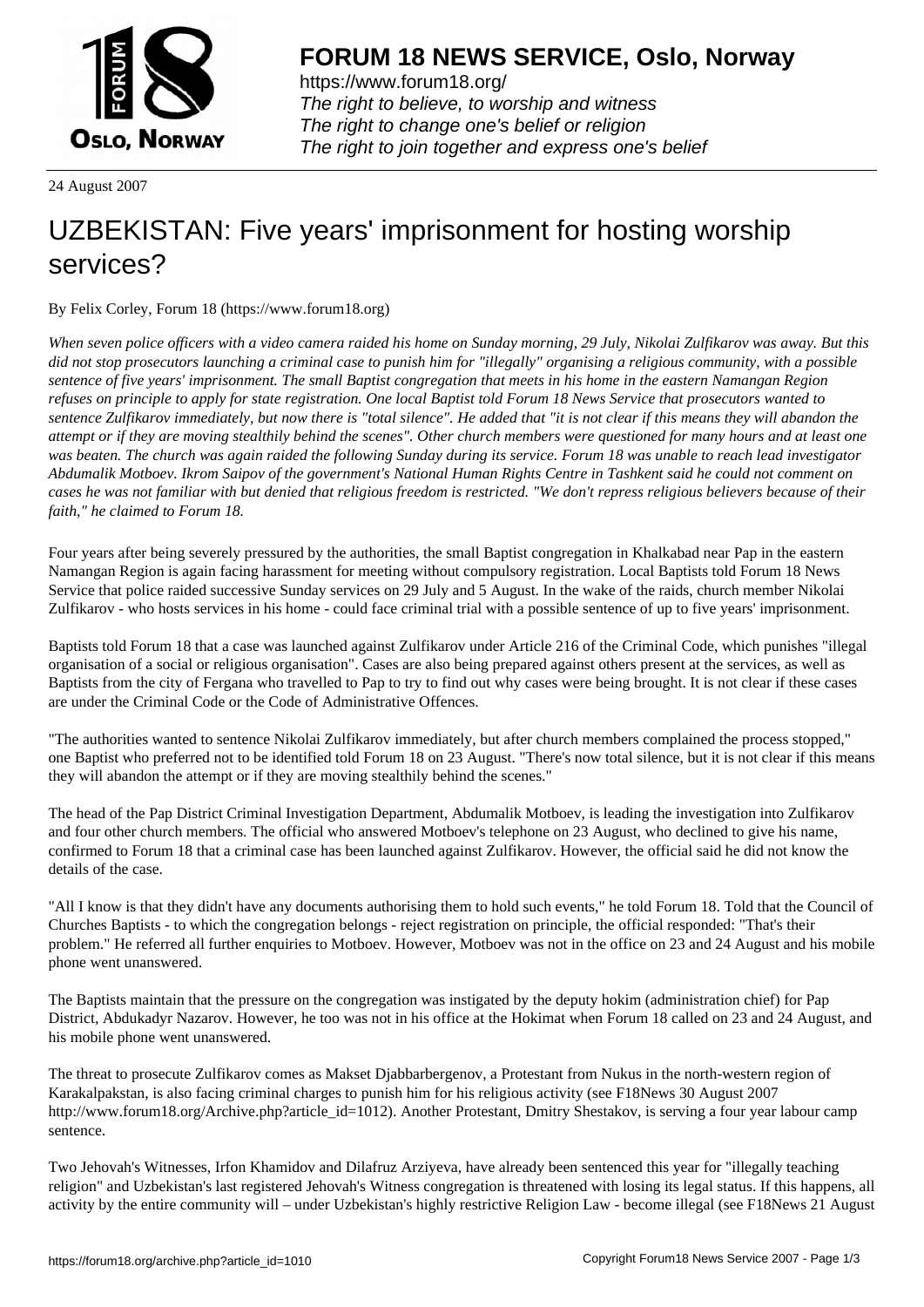No-one was available at the government's Religious Affairs Committee in the capital Tashkent to explain to Forum 18 the upsurge in moves against religious minorities. Committee chairman Artyk Yusupov was not in the office on 23 August. The man who answered the phone of Committee specialist Begzot Kadyrov told Forum 18 that it was a wrong number.

But Ikrom Saipov, an official at the government's National Human Rights Centre involved in religious issues, vigorously defended government policy. "We don't repress religious believers because of their faith," he insisted to Forum 18 from Tashkent on 23 August. Told about the recent harassment of the Khalkabad Baptist congregation and the charges brought against the two Protestants and two Jehovah's Witnesses, Saipov responded: "I can't comment on those individual cases as I have no documentation about them. But if religious believers have problems they can bring their cases to us. We can then ask the relevant authorities."

Saipov denied that Uzbekistan's laws restrict religious activity. He denied that the law's ban on unregistered religious activity represents a restriction. "Religious organisations must register – they just apply to the Justice Ministry for registration," he told Forum 18. Saipov was unable to explain why unregistered religious activity is banned and why so many religious communities that want legal status have had their registration applications arbitrarily rejected. He was also unable to explain why religious literature is censored.

Local Baptists told Forum 18 that after the Khalkabad church's Sunday service on 29 July, held in Zulfikarov's home in his absence, five church members stayed behind to talk. "Without any warning seven people in civilian clothes and with a video-camera burst into the flat," church members told Forum 18. "They immediately started a search."

One church member, Odiljon Solijonov, asked the intruders who they were. Instead of answering, the intruders – who turned out to be police officers - pushed him up against the wall and said: "We're the ones who ask the questions." Church members complain the officers' behaviour was "crude". They confiscated all the Christian literature they could find (which church members complain was "illegal") and tried to force the five church members to sign statements. When Solijonov told the others not to sign anything, the officers threatened him physically.

All five plus Solijonov's five-month-old child were then taken to the Pap District police station eight kms (five miles) away. Solijonov's wife Nilufar was given no food or water, despite having a young child to feed. All except Solijonov were freed after six hours. Solijonov refused to sign any statement and was held until 1am. He was told to come back in the morning. He had no alternative but to walk home, arriving at 3 am. Solijonov returned to the police station in the morning, where he was held for a further nine hours.

Church members say Solijonov was beaten in the face and chest. "This was done not just by the boss but by his subordinates too," Solijonov later reported. When fellow-Baptists complained to Motboev about the way Solijonov had been treated, Motboev told them he feared no-one and that they could complain to whomever they liked.

Church members complain that their Sunday worship service was again raided on 5 August. Zulfikarov, who had been away on 29 July, was present during the 5 August raid. "Afraid that all our written statements would be used against us, we refused to sign anything," church members wrote in a complaint to Uzbek president Islam Karimov. "But we were taken to the police station and forced to write statements after being subjected to moral pressure for six hours."

Church members complained that police officers ignored their protestations that the right to refuse to write statements is enshrined in the Criminal Procedure Code. When the Baptists told Motboev that they could not go against their conscience, they quote Motboev as responding: "I spit on your conscience." They say he swore at Zulfikarov. Motboev told the Baptists they were "state criminals" and threatened to hand them over to the National Security Service secret police.

The Khalkabad congregation belongs to the Council of Churches Baptists, who refuse on principle to register with the authorities in any of the former Soviet republics where they operate. They maintain that such registration leads to unwarranted state interference in their internal activities. "We don't feel the need to receive legal status," as the Khalkabad congregation wrote in its complaint to President Karimov.

In November 2006 police raided the Khalkabad congregation. Zulfikarov was fined 12,420 Soms (62 Norwegian Kroner, 8 Euros, or 10 US Dollars) under Article 241 of the Administrative Code. This punishes "failing to observe the correct procedure for teaching religious beliefs". The court also ruled that Christian literature confiscated from church members was "extremist" and ordered that it be destroyed (see F18News 20 December 2006 http://www.forum18.org/Archive.php?article\_id=892).

Amid an earlier period of heightened pressure in autumn 2003, five church members – including Zulfikarov and Solijonov – were each sentenced to ten days' imprisonment. They had to pay the costs of their own imprisonment. Three other church members were fined (see F18News 9 October 2003 http://www.forum18.org/Archive.php?article\_id=158).

Also threatened with a criminal case was Mikhail Goryachev, a member of the Council of Churches congregation in Tashkent. Local